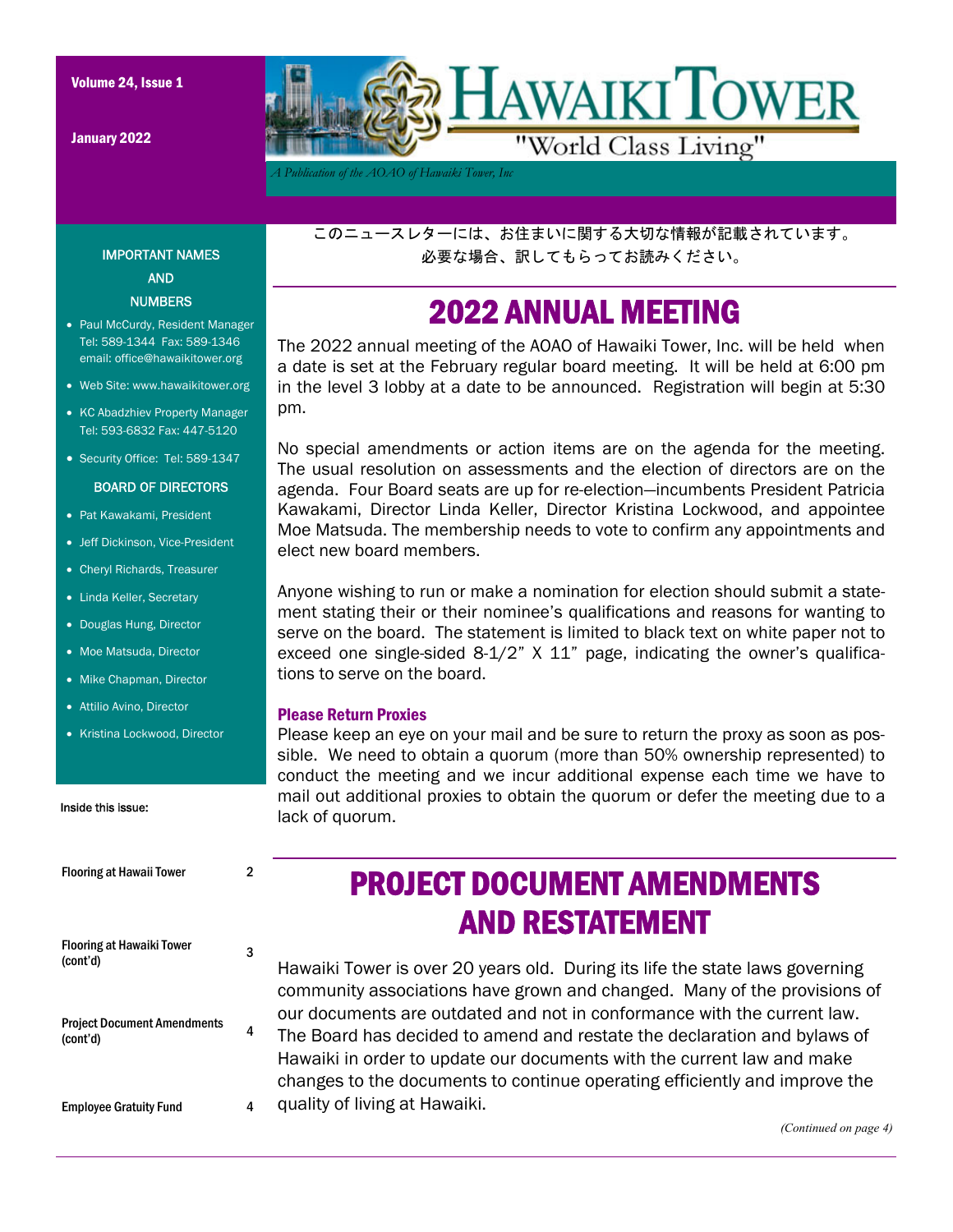## FLOORING AT HAWAIKI TOWER (Part 1)

Following is a history and description of the major issues with the floors of Hawaiki Tower, how and why they transmit sound, why it is more difficult to mitigate the transmission of sound and the pros and cons of changing your flooring.

#### How come the floors at Hawaiki are so thin?

The Developer of Hawaiki Tower built the floor slabs exceptionally thin in order to maximize the sales volume of the project. By making the floor slabs thinner the Developer was able to build an additional floor plate of sellable area. As a result, we all have to live with these thinner slabs that transmit sound more easily. Our floor slabs are built with steel reinforced posttension concrete slabs with a nominal thickness of 5  $\frac{1}{2}$ ". This type of construction transmits sound more easily than other types of hi-rise floor construction. In addition, the primary living areas (the kitchen, living room, and bedrooms) of the vast majority of apartments at Hawaiki do NOT have an acoustic ceiling above. An acoustic ceiling blocks out a lot of noise from the apartment above. An acoustic ceiling is installed in the bathrooms – primarily to conceal plumbing.

#### What is post-tension construction and why does it increase noise levels?

Building concrete floor slabs with a post tension cable is a technique that allows the slab to be thinner. Concrete increases in strength as it is compressed. Posttension cables are laid inside the concrete and anchored at various end points. As these end points are tightened, they tighten the cable and compress the concrete horizontally, increasing the strength of the concrete. If you drop or slide something on the floor from anywhere in the room, the noise is transmitted to the anchor points and vibrates the entire floor slab. Many occupants claim they hear a noise directly above them and feel certain they know what is causing the noise and where it is coming from. Because of the dynamics of the post-tension floor construction, it is rarely the case that the cause and location of the noise are that easily determined.

#### What about the apartments that already have replaced their carpet with rigid flooring?

*(Continued on page 3)* 

## HAWAIKI CONSTRUCTION PROJECTS

The two projects we're working on right now are the Closed Circuit Television (CCTV) system and the retiling of the swimming pool and spa pool.

#### **CCTV**

The camera system is getting a complete overhaul. This includes new cabling technology, Cat6 and fiber optic cables to increase the bandwidth and future expandability of the system. All new cameras are being installed with new technology to allow better image resolution during the night time and day time. This will allow for improved forensic capabilities, should the need arise. You may have seen the workers around the perimeter of the building and in common area hallways installing equipment over the past several month. The system is nearly complete. The few delays we experienced were due to the supply chain bottlenecks typical in the economy at this time. We hope to close out the project in the next month or so, commission the new system, and receive training on its operation.

#### SWIMMING POOL

The retiling of the swimming pool is still in contract negotiations. The scope of the project includes the removal of all the tile from the pool, weir wall, catch basin, and spa pool. A few feet of quartzite deck stone around the edge of the pools will need to be removed for access to the pool edge, and possibly to construct a new trim around the deck side of the pools. Repairs to the concrete beneath the pool will commence once the existing tiles are removed. This may include removing reinforcing steel and replacing deteriorated steel with new material. We will then patch with new cement and coat the entire pool with a new cementitious waterproofing membrane. The new tiles, similar to the existing ones, will them be reinstalled and the pool opened. We're expecting this process to take about 6 mos. once we begin. We won't know for sure until we receive the project schedule from the contractor performing the work.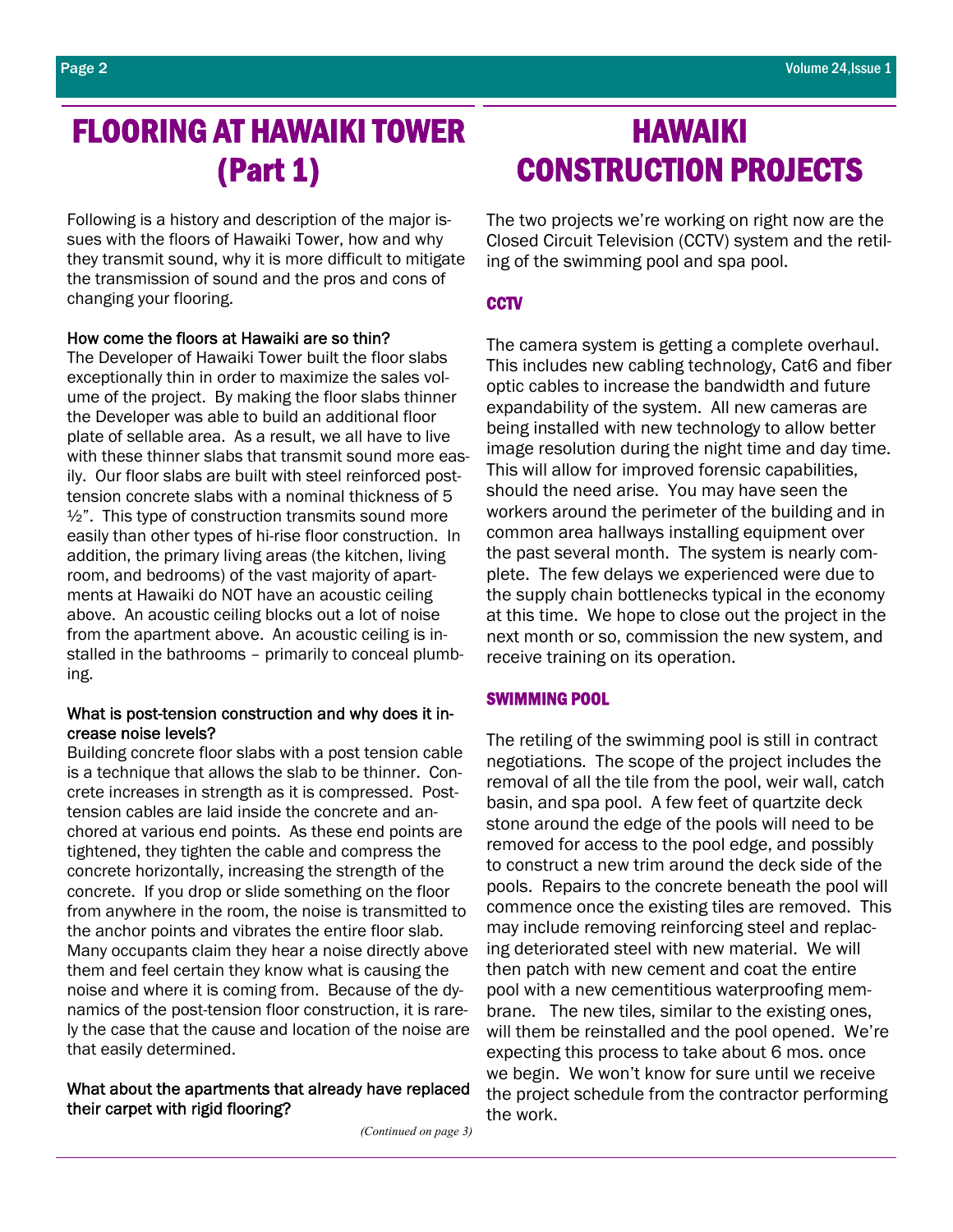#### *(Continued from page 2)*

When Hawaiki was opened in 1999, the Developer retained the right to make modifications to apartments. During the next few years as apartments were being sold, to assist in the sales process, the Developer permitted new owners to make modifications to their apartments, such as installing wood or stone floors. As far as the Association is concerned, as long as these floors are not damaged or replaced more than 25%, they will be allowed to remain. If they are damaged or repaired more than 25%, they will have to be replaced and brought up to the current sound mitigation standard.

#### What if my neighbor below me complains?

If a resident below complains of excessive noise due to an older existing rigid floor, it is possible that the complainant could bring a civil action to have the sound mitigated, or possibly have the floors removed. To avoid that from happening, the occupant(s) above can control their behavior (being extra careful not to make noise, install permanent wall-to-wall carpet, area rugs, place padded furniture tips on chairs and other furniture, etc). Controlling behavior does not guarantee the occupants below won't lodge complaints. If the existing rigid flooring does not meet code, the owner below would have a basis for a complaint.

#### How the noise level is tested and what does it mean?

The main issue in floor/ceiling designs is with the Impact Insulation Class (IIC) requirements. IIC is a measure of how much footfall noise travels through a floor assembly to be heard from below. Usually, this is presented as a single composite number which represents a formulaic curve-fit. The Federal Housing and Urban Development Authority states that for a luxury condominium a MINIMUM Field Impact Insulation Class (FIIC) test rating of 55 is desirable. By using a "tapping machine", metal hammers hit the floor system hundreds of times a minute as the noise is measured in the room below. It measures how floor impact noise travels through the floor to the owner in the unit below. For every ten points of change of this rating number, the noise level is reduced by 50% (a rating increase of 10 points from 45 to 55), or the noise level is doubled (reducing the rating 10 points from 55 to 45). This is an exponential progression.

#### What are the ratings of the floors in Hawaiki?

The floors at Hawaiki have been tested to determine their rating. The original ceramic floors in the entryway and kitchen have a rating of FIIC29. The original carpeted area has a rating of FIIC72. The practical difference between these two numbers is that the carpeted areas are approximately 500% quieter than the kitchen and entryway. Hawaiki recognizes that the existing stone floors do not meet code. These original ceramic and marble floors were installed by the Developer, not the Association. The Association is taking the position that since it knows the existing floors (the original tile and marble; and many, if not all of the developer's and owner's existing wood installations) may not meet code or the Association's standards, any replacement or material repair of an existing wood floor that requires more than 25% of the area to be repaired or replaced, the entire floor must be reinstalled to meet Hawaiki's standard or removed and replaced with carpet.

Additional discussion will continue in the April 2022 newsletter.